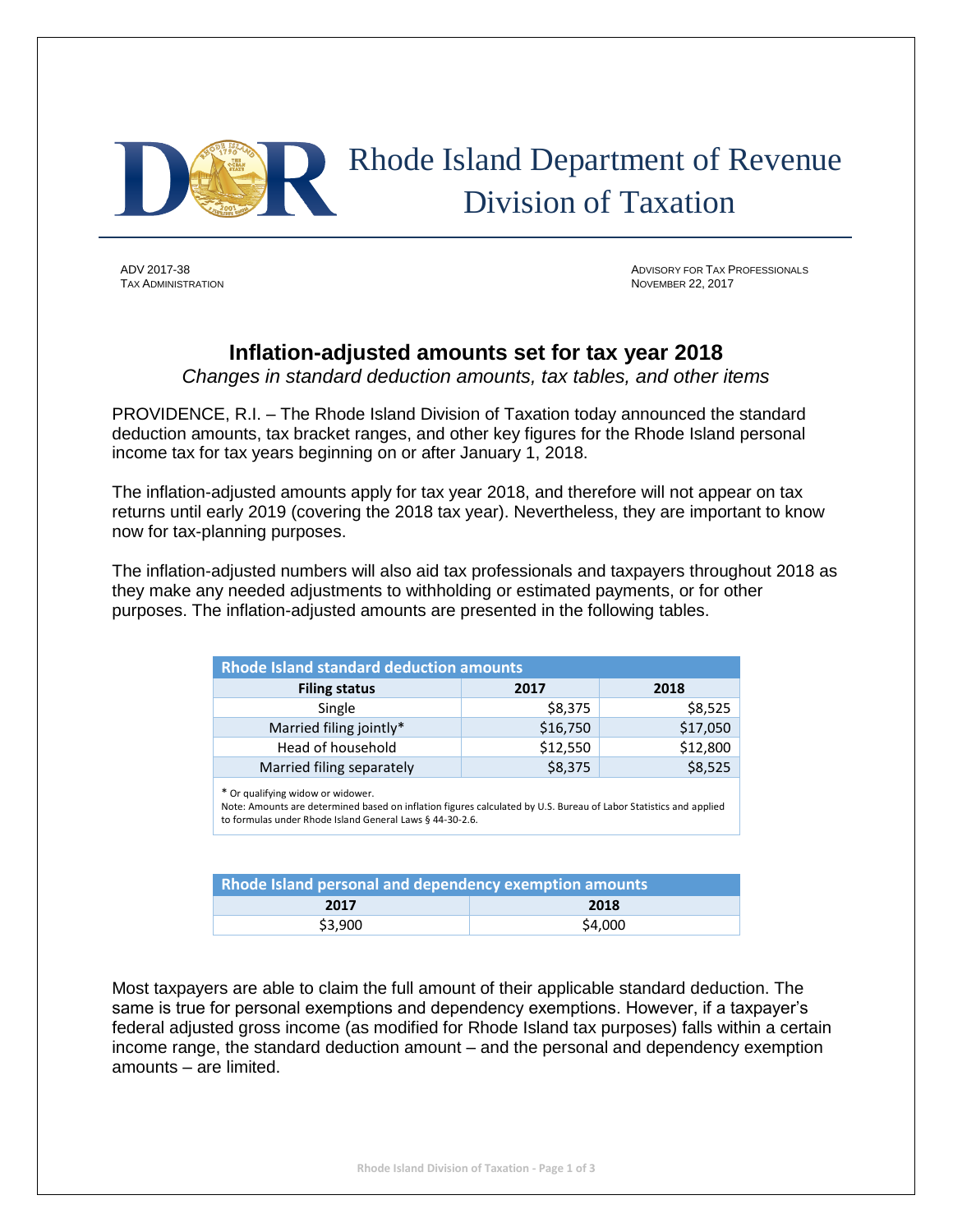If income exceeds the range, the taxpayer cannot claim a standard deduction or personal or dependency exemption amount. The income ranges are listed in the following table.

| Phase-out range for standard deduction, exemption amounts |                        |  |  |  |  |  |  |
|-----------------------------------------------------------|------------------------|--|--|--|--|--|--|
| 2018<br>2017                                              |                        |  |  |  |  |  |  |
| \$195,150 to \$217,350                                    | \$199,000 to \$221,800 |  |  |  |  |  |  |

#### **Personal income tax: uniform rate schedule**

The Division of Taxation has recalculated tax bracket ranges for tax year 2018, as required by statute. The changes were made to the Rhode Island personal income tax's uniform tax rate schedule, which is used by all filers.

If the dollar figures in tax brackets remained constant, a taxpayer might be bumped into a higher bracket solely because of an annual wage increase that is intended to help the worker keep pace with inflation -- an outcome often referred to as "bracket creep." To help offset the effects of bracket creep, the General Assembly adopted a provision that requires the tax brackets to be adjusted annually with inflation. (Standard deduction and exemption amounts are adjusted in similar fashion.) The effect can be seen in the following two tables: one for tax year 2017, the other for tax year 2018.

| Uniform tax rate schedule for tax year 2017 (personal income tax) |                                         |             |                        |                    |       |        |   |  |  |
|-------------------------------------------------------------------|-----------------------------------------|-------------|------------------------|--------------------|-------|--------|---|--|--|
| Taxable income:                                                   |                                         |             |                        |                    |       |        |   |  |  |
| But not over<br>Over                                              |                                         | Pay         | + percent on<br>excess | of the amount over |       |        |   |  |  |
|                                                                   | 0                                       | Ś<br>61,300 |                        | $-$                | 3.75% |        | 0 |  |  |
|                                                                   | 61,300                                  | 139,400     |                        | 2,298.75           | 4.75% | 61,300 |   |  |  |
|                                                                   | 139,400<br>139,400<br>6,008.50<br>5.99% |             |                        |                    |       |        |   |  |  |

| Uniform tax rate schedule for tax year 2018 (personal income tax) |        |         |     |                        |                    |        |         |  |  |  |
|-------------------------------------------------------------------|--------|---------|-----|------------------------|--------------------|--------|---------|--|--|--|
| Taxable income:                                                   |        |         |     |                        |                    |        |         |  |  |  |
| But not over<br>Over                                              |        |         | Pay | + percent on<br>excess | of the amount over |        |         |  |  |  |
|                                                                   | 0      | 62,550  |     |                        | 3.75%              |        | 0       |  |  |  |
|                                                                   | 62,550 | 142,150 |     | 2,345.63               | 4.75%              | 62,550 |         |  |  |  |
| 142,150                                                           |        |         |     | 6,126.63               | 5.99%              |        | 142,150 |  |  |  |

### **Trusts and estates: income tax rate schedule**

The Division of Taxation has posted the income tax rate schedule for 2018 that will be used by fiduciaries for many trusts and estates.